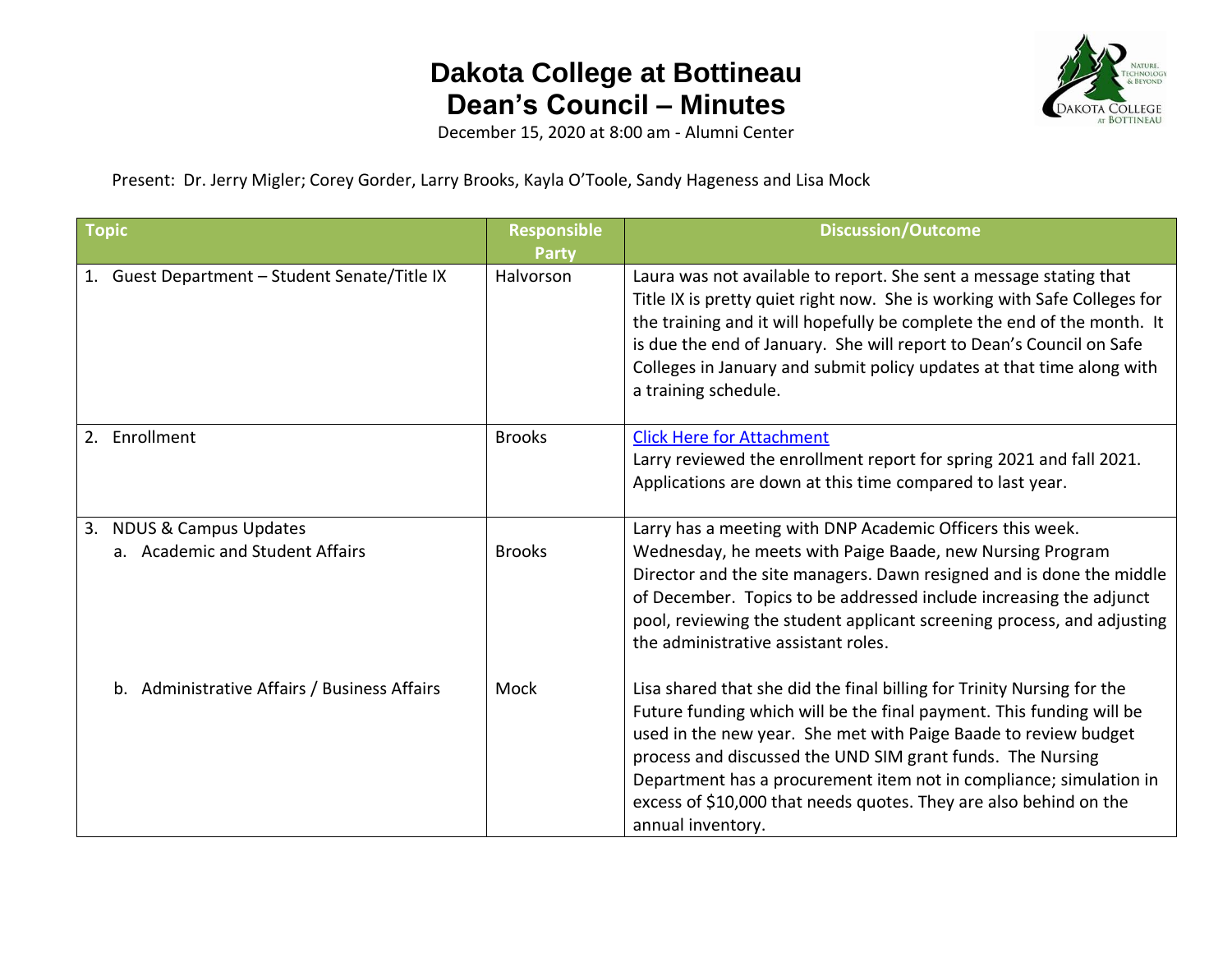

December 15, 2020 at 8:00 am - Alumni Center

|                                                                                                  |          | The Foundation needs a completed year-end financial report which<br>was due in October. Lisa has discussed this with their CPA.<br>She is working on the Equity in Athletics report.<br>The auditors will begin auditing the CARES money. They want a list of<br>all funds and projects by noon today and anticipate having the audit<br>done by January 31. Lisa is also working on 1099's.                                                                                                                                                                                                                                                                                                                                                                                                           |
|--------------------------------------------------------------------------------------------------|----------|--------------------------------------------------------------------------------------------------------------------------------------------------------------------------------------------------------------------------------------------------------------------------------------------------------------------------------------------------------------------------------------------------------------------------------------------------------------------------------------------------------------------------------------------------------------------------------------------------------------------------------------------------------------------------------------------------------------------------------------------------------------------------------------------------------|
| Distance Education Council/Distance Ed and<br>$\mathsf{C}$ .<br><b>Academic Support Services</b> | O'Toole  | Kayla - TRiO will be officially done December 18 <sup>th</sup> . The Student<br>Success Office will be closed after Friday. Laura and Melissa will be<br>back the first week in January in their new positions.<br>Community Ed Martial Arts last day is Thursday. BB instructional<br>design training will be finishing this week.<br>There are currently 267 students registered this spring for at least one<br>on-line class, 503 enrollments. NACEP accreditation group met last<br>week and went over the new organizational course. There are 66 DC<br>students registered as of yesterday morning, anticipating about 400<br>this spring. Stacy and Kayla will be attending Perceptive Content<br>training tomorrow. Kayla will be working with Lexi today on Faculty<br>qualifications forms. |
| d. Public Affairs Council                                                                        | Hageness | Sandy reviewed the current campaign. Analytics on the promotion<br>are above averages. Will review again in January to regroup efforts.                                                                                                                                                                                                                                                                                                                                                                                                                                                                                                                                                                                                                                                                |
| e. Athletics                                                                                     | Gorder   | Corey is reviewing the basketball coach applications; over 50 received.<br>He is working on Institutional Effectiveness materials with Lexi and Dr.<br>Migler. Submitted the last of the Cares Act expenses for student<br>cleaning.                                                                                                                                                                                                                                                                                                                                                                                                                                                                                                                                                                   |
| f. Chancellor's Cabinet / Dean's Update                                                          | Migler   | Dr. Migler will be sending out Theft Fraud and Code of Conduct<br>training to all fulltime benefited employees.                                                                                                                                                                                                                                                                                                                                                                                                                                                                                                                                                                                                                                                                                        |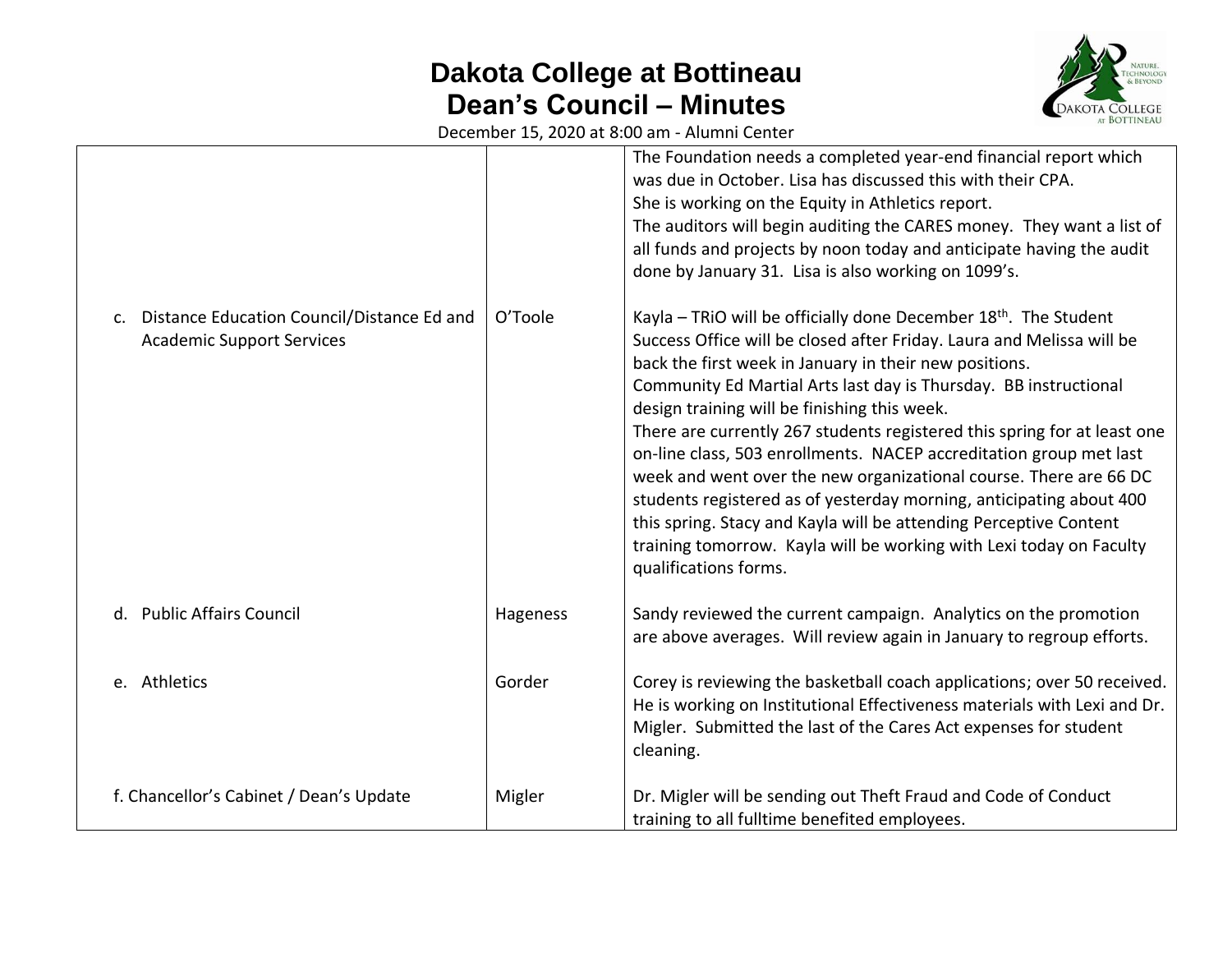

December 15, 2020 at 8:00 am - Alumni Center

|                              |     | Challenge Grant meeting will be held today. We cannot use Federal<br>Grant dollars to match Challenge Grant, therefore we will not be able<br>to receive all the Challenge Grant funds available to DCB. The<br>Hometown Career Scholarship will not be funded by the City EDC<br>funds for 2021-22 academic year. |
|------------------------------|-----|--------------------------------------------------------------------------------------------------------------------------------------------------------------------------------------------------------------------------------------------------------------------------------------------------------------------|
|                              |     | Minot CTE building is getting closer. Expecting a contract for DCB to<br>be the sublease to MSU Foundation on the building. The contract is<br>under legal review.                                                                                                                                                 |
|                              |     | Governor's budget is proposing match money for CTE centers. The<br>purpose of the funds is not clear yet; it could be building, program<br>expense, just not clear at this time.                                                                                                                                   |
|                              |     | Dr. Migler will be meeting with Math Pathway Discipline Group this<br>week.                                                                                                                                                                                                                                        |
|                              |     | Dr. Migler provided a budget summary with executive budget<br>recommendation. There could be a small increase in DCB's budget,<br>although it is not finalized and there are additional aspects to be<br>considered.                                                                                               |
| 4. Other                     |     | Campus Forum is tomorrow at 3:00 pm. Dr. Migler stressed that after<br>Christmas Break, we will need to assure masks worn and social<br>distancing in place.                                                                                                                                                       |
|                              |     | The COVID-19 retesting guidelines were discussed. A plan will need to<br>be identified and decision made if it testing can be done 90 or 150<br>days after a positive test result.                                                                                                                                 |
| 5. Recognition & Celebration | All | Honors Symposium went well.                                                                                                                                                                                                                                                                                        |